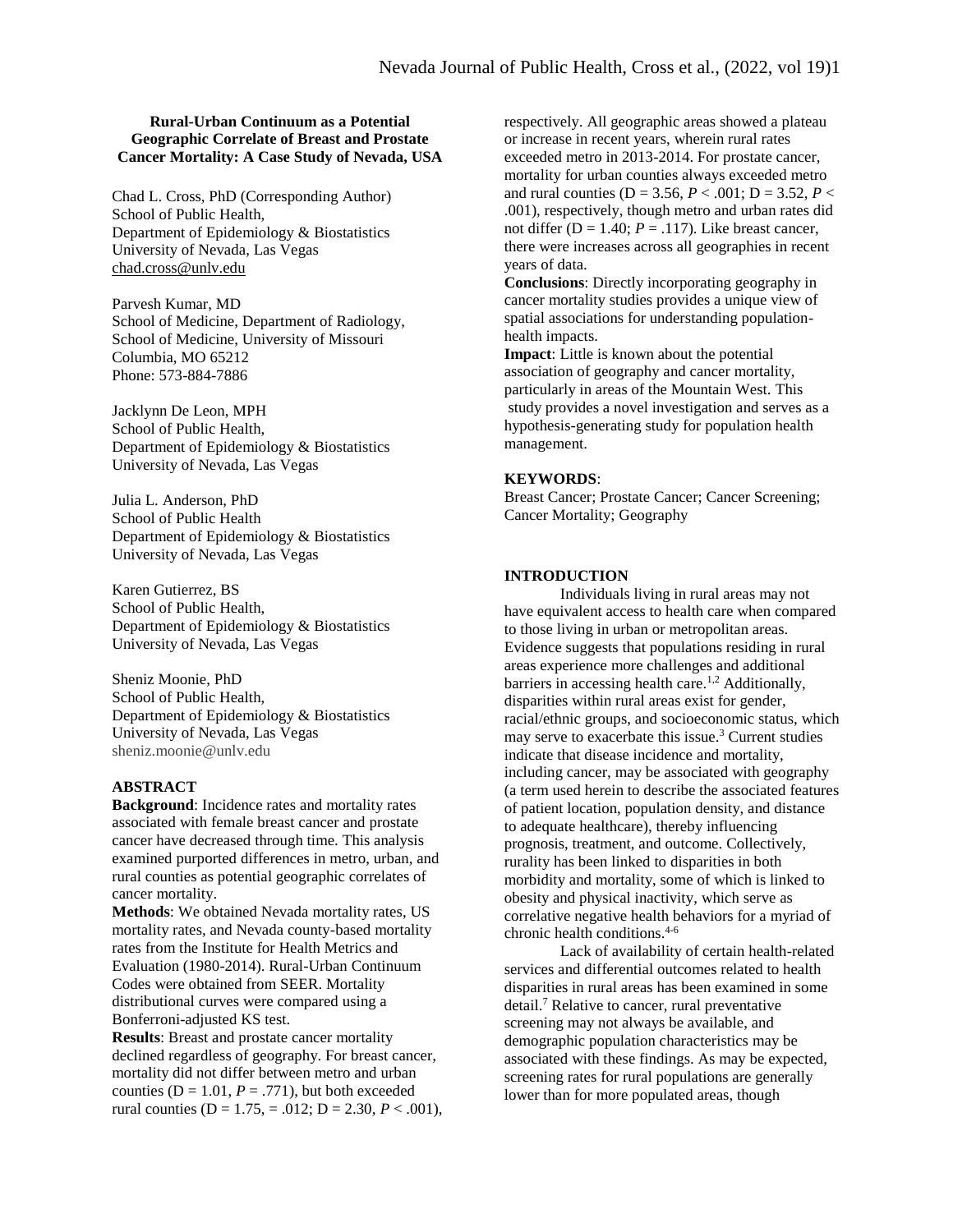interestingly, African American women are not as negatively impacted as their Caucasian or Hispanic counterparts in this regard.<sup>7</sup> However, screening by itself is insufficient in that research on African American women also has shown rurality was related to lack of knowledge regarding diagnosis, and hence to a reduced use of available post-screening support services.<sup>8</sup> Rurality has also been linked to advancestage diagnosis, which additionally negatively impacts survival outcome for these populations.<sup>9</sup>

Because of rurality, access to care continues to be an issue and includes the entire cadre of medical providers (i.e., physicians, dentists, paraprofessionals, etc.). $^{10}$  This may directly or indirectly be reflected in the level of service provided, with more aggressive medical procedures being associated with rural status.<sup>11</sup> It has been reported that women in rural areas are more likely to receive mastectomies versus breast-conserving options (e.g., lumpectomy followed by radiation therapy).<sup>12</sup> Likewise, prostate cancer radiotherapy has been shown to be less likely in rural populations, which may be related to reduced diagnosis of early-stage disease, lack of radiotherapy facilities due to its capital costs, and both age and income disparities in rural communities.<sup>12, 13</sup>

Though demonstrable differences in healthcare delivery exist among different countries, cancer disparities related to patient location are not limited to just the United States. For example, countries like China are challenged with increasing populations and inadequate health care infrastructure, particularly in rural areas. The current cancer registry in China only covers 13% of its population, which may affect the necessity for control and screening programs, early diagnosis, and treatment programs.<sup>14</sup> Similarly, largely rural states, like Nevada, have historically lacked the infrastructure to maintain a cancer registry sufficient to understand the associations of patient location with cancer screening and mortality, particularly through time. Rurality, and more generally patient location, are potential confounders of cancer incidence and mortality and should be an important consideration in the study of population-based studies of cancer. Further, changes in the spatial landscape of populations plays a critical role in population health management.

Data suggest that incidence and mortality associated with female breast cancer and prostate cancer have shown favorable downward trends through time, with mortality rates for breast cancer for the US dropping from over 37/100K to less than 26/100K and prostate cancer mortality rates dropping from over 36/100K to less than 25/100K since 1980. Examination of Nevada data, however, suggests that mortality rates for both cancers has been elevated above the US average by approximately 2/100K for

the last two decades. Further, mortality rates for metro vs non-metro areas suggest potential geographic disparities in mortality. The objective of our analysis was to examine purported differences in metro, urban, and rural counties in Nevada as potential geographic correlates of cancer mortality. Nevada is unique in its changing population landscape through time, with large expanses of frontier and rural areas surrounding pockets of very large populations (e.g., Las Vegas). Additionally, Nevada, much like other Mountain West States, is often regarded as a keystone state for many negative health outcomes, with disparities both in diseases and among the socio-demographically diverse population; many examples are highlighted in the long-running *America's Health Rankings* annual reports.<sup>15</sup> Hence, Nevada is an interesting case study for population health management, and several new studies are beginning to examine cancer through populationbased analyses in the state, though data are still often limited.<sup>16-18</sup>

## **MATERIALS AND METHODS Data Sources and Recoding**

We retrieved Nevada statewide mortality rates, US mortality rates, and Nevada county-based mortality estimates from the Institute for Health Metrics and Evaluation, Global Health Data Exchange (1980-2014). All data were ageadjusted.<sup>19,20</sup>

Additional data on decadal Rural-Urban Continuum Codes (RUCC) were obtained from NCI/SEER for decades starting in 1974 through 2013, and these were matched to counties in Nevada to obtain a temporal representation of cancer mortality as a function of county population to develop correlative associations of geography and mortality rates. RUCC classifications extend from 1 (largest, metropolitan classification) to 9 (smallest, rural classification).<sup>21</sup> Counties within Nevada were re-coded as either "metro" (RUCC classes 1-3), "urban" (RUCC classes 4-7), or "rural" (RUCC classes 8-9). RUCC data are updated each decade (1974, 1983, 1993, 2003, and 2013) according to demographic data, including population size and proximity to a metropolitan area. Because of shifting demographics, particularly in a state such as Nevada with a strong and itinerant mining industry, many counties change RUCC classification through time, allowing investigation of mortality trends both through time and as a function of population size  $(A$ ppendix A; Fig. 1;).

Because we used secondary data, this research was reviewed and exempted by the Institutional Review Board (Protocol: 1337899-1).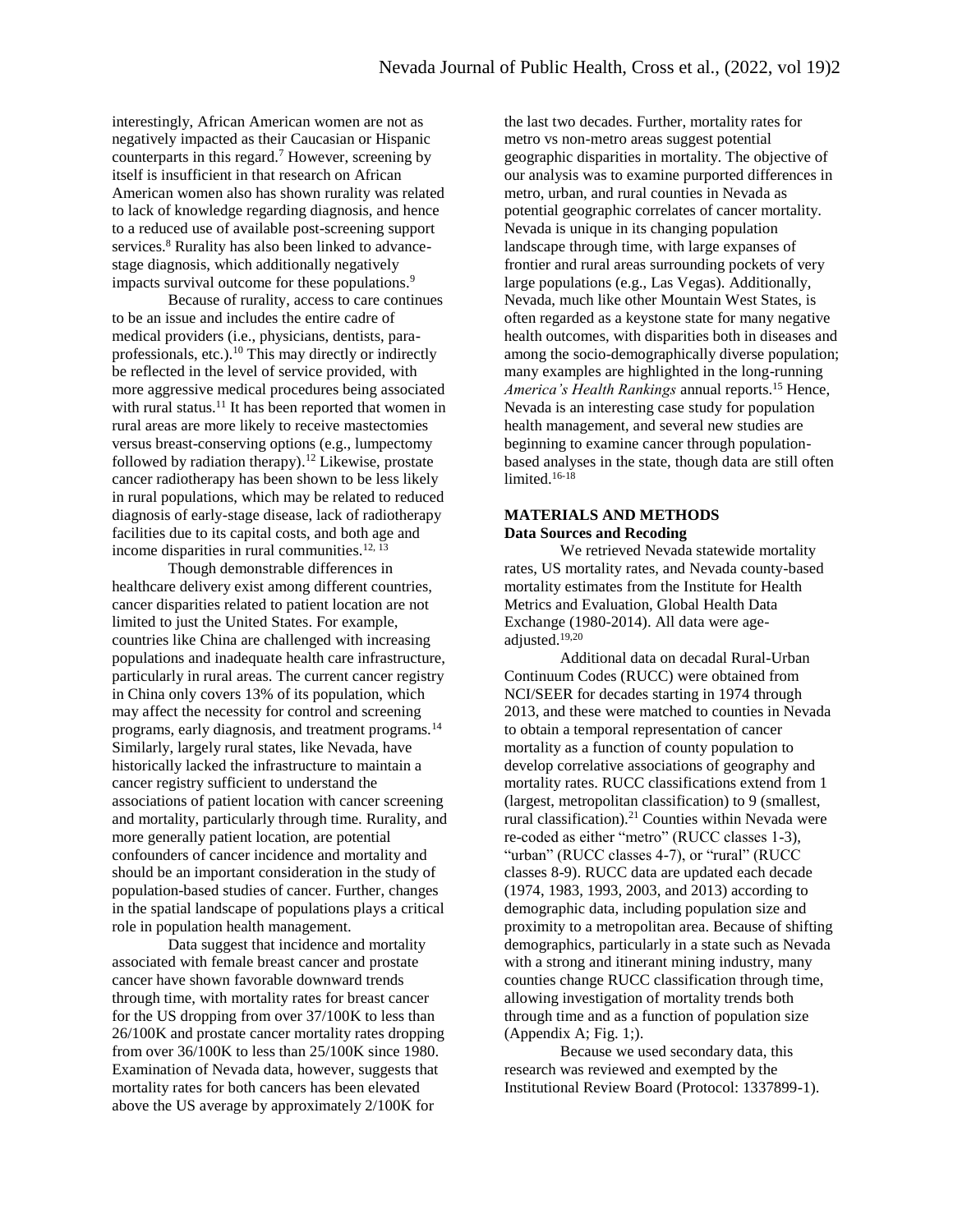## **Geographic and Statistical Analyses**

Data were analyzed after recoding into RUCC categories to differentiate metro, urban, and rural counties based on decadal classification. Our main interest was to explore trends based on available data using geography as a potential correlate of mortality rate. Because we were interested in understanding how rates may be related to geographic location, temporal trends were plotted as mean rates for each classification type and plotted simultaneously to develop data visualizations. These mortality distributional curves were compared using a Bonferroni-adjusted Kolmogorov-Smirnov test with exact p-values among the three geographic designations to determine if there were, in fact, any differences in classifications without making implicit assumptions about how such differences may occur (i.e., location or scale).<sup>22,23</sup> Additionally, we were interested in examining potential trends in incidence and mortality rates in instances when counties change status through time (e.g., urban-to-metro, rural-tourban, etc.). Visual examination and discussion of trends in these plots is provided.

## **RESULTS**

Nevada is predominantly urban and rural, though the majority of the population live in and around two large, urban centers in Washoe County (e.g., Reno) and Clark County (e.g., Las Vegas). Like many western states, the counties in Nevada are extraordinarily large and often have small, fluctuating population centers surrounded by large areas of uninhabited land. Nevada counties readily demonstrate these fluctuations in population size through time (Fig. 1).

In both female breast cancer and in prostate cancer, mortality rates have decreased, presumably as a function of both preventative screening and due to advances in treatment, and this is seen for both the US average and for Nevada specifically. Because of changes in population sizes, and hence denominators associated with age-adjusted mortality rate estimates, fluctuations in estimated rates are noticeable for Nevada compared to the US (Appendix B; Fig. 2).

Mortality rates demonstrated this general temporal decline regardless of geography, though interesting comparative trends in RUCC curves exist (Fig. 3). For female breast cancer, mortality did not differ between metro and urban counties  $(D = 1.01$ ,  $P = .771$ ), but both exceeded rural counties ( $D = 1.75$ ,  $P = .012$ ;  $D = 2.30$ ,  $P < .001$ ), respectively. All geographic areas showed a plateau or slight increase in the most recent years of data, wherein rural mortality rates exceeded metro in 2013-2014 (Fig. 3). For prostate cancer, mortality rates for urban counties always exceeded metro and rural counties ( $D = 3.56$ ,

 $p < .001$ ;  $D = 3.52$ ,  $P < .001$ ), respectively, though metro and urban incidence rates did not differ  $(D =$ 1.40;  $P = .117$ ). Similar to female breast cancer, there were increases across all geographies in the most recent years of data, with rural mortality rates exceeding metro from 2010-2014 (Appendix C; Fig. 3).

Changes in county RUCC designation relating to population fluctuations through time provide a means to track mortality as populations shift geographically. Though there are too few examples of changing RUCC designation among Nevada counties to permit a sophisticated statistical examination, general trends warrant preliminary investigation for the purposes of hypothesis generation. Four counties provide sufficient data among the study years for examination – Carson City, Lyon County, Storey County, and Nye County – the last of which demonstrated all three classifications. In cases where higher designations went to lower designations (Carson City: Urban-tometro; Lyon County: Rural-to-urban; and Storey County: Rural-to-metro), the general decreasing trend in rates is notable for female breast cancer. For Nye County (Rural-to-metro-to-urban), increasing trends in female breast cancer mortality during rural designation were followed by strongly decreasing trends for metro, and were then followed by increasing trends for urban (Appendix D; Fig. 4). For prostate cancer, there were marked increases in rates at the county level regardless of RUCC designation followed by decreases as designations changed; an interesting trend for prostate cancer, and similar to that observed in female breast cancer, is seen for Nye County, with latest years of data showing a mortality rate increase (Appendix E; Fig. 5).

#### **DISCUSSION**

The impact of cancer as an important contributor to mortality in the US cannot be overstated. During the period covered by this study, 1980-2014, over 19 million cancer deaths occurred in the US; however, there was a decrease in cancer mortality of around 20%.<sup>20</sup> This decrease in mortality, however, was not uniform across the country. In fact, there are many areas where high cancer mortality rates are concentrated, such as female breast cancer and prostate cancer in the southeast, particularly in the Mississippi Valley.<sup>20</sup>

The contribution of patient location concomitant with population density and access to adequate healthcare and it impact on cancer mortality, though well-studied and documented in some areas of the country, is not well understood in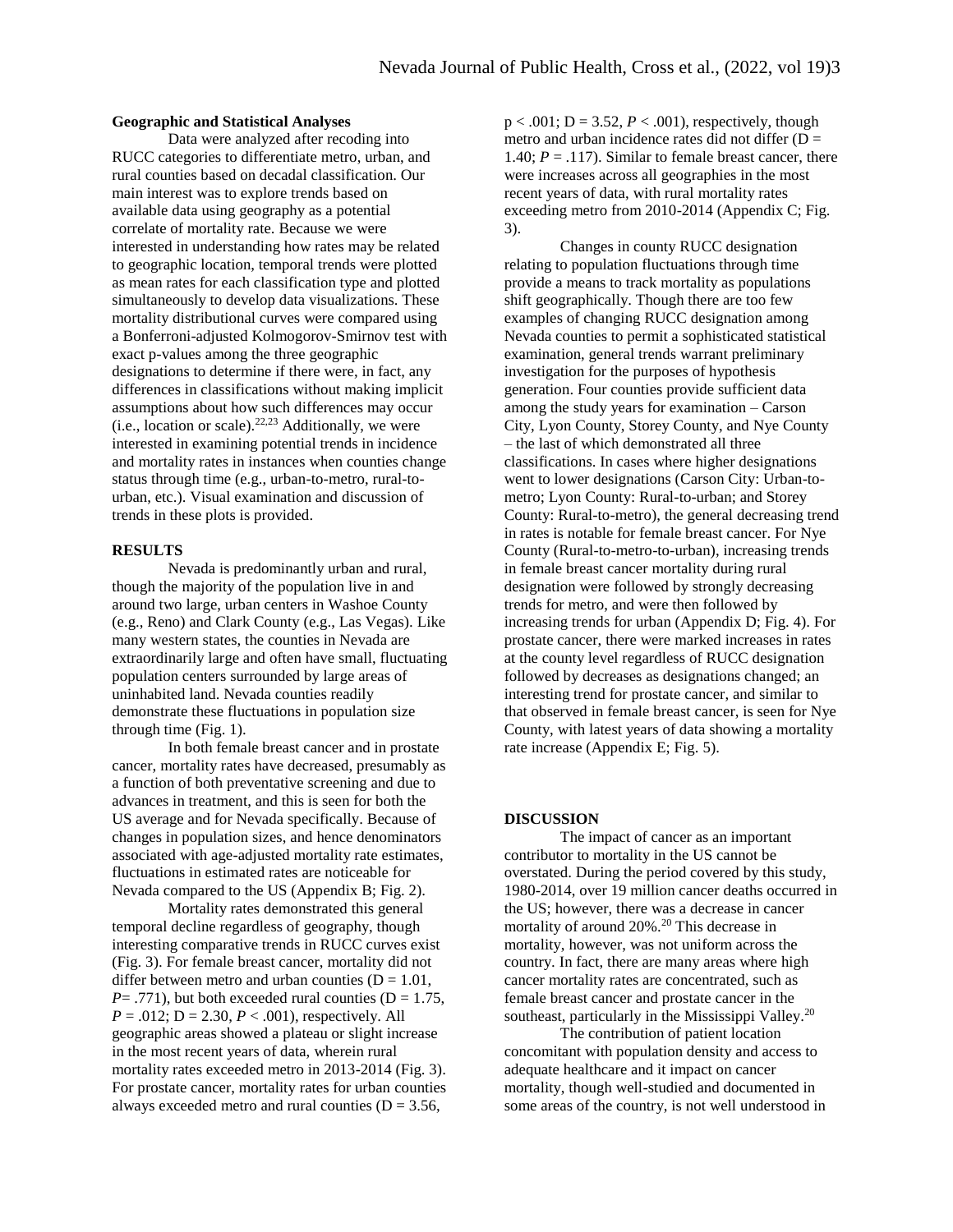the Mountain West. Rurality plays a major role for many reasons, including access to specialty medical professionals (e.g., radiation oncologists/medical oncologists), access to screening, and access to funding.4,7,9,10,12 Additionally, health disparities related to age, race, and gender also impact incidence and mortality rates, and are generally associated with rurality as well.<sup>1,2,24</sup>

Geography is an important correlate of access to resources and given its relationship to many known disparities and access issues, may play a significant role in the incidence and mortality of certain cancers, particularly for patients who are located in areas with fewer medical resources for screening and/or treatment. Investigation of cancer mortality comparing Nevada as a whole to the US showed general decreasing trends through time as would be predicted based on what is known about cancer rates in general (Appendix B; Figs. 2a,b).<sup>20</sup> However, such comparisons may inadvertently mask important differences when examining state-level data. Hence, evaluation at the county-level, where rurality may be directly assessed, is an important consideration in the context of this analysis and in the context of the provision of healthcare across disparate geographies when trying to implement healthcare management plans and policies. It should be noted, however, that even the county level may be too course. For example, Clark County, Nevada, which is the home to Las Vegas, is over 8,000 mi<sup>2</sup> , with large expanses of federal lands and frontier landscapes surrounding large, metropolitan areas. Hence, data evaluation for even smaller spatial scales is important, but such data are often not readily available.

Curves in both female breast and prostate cancer displayed similar downward trends, compared to the state-level data when accounting more specifically for geography (Appendix C; Figs. 3a,b), with reductions in mean annual mortality rates of 10- 15/100K. However, important differences in rural, urban, and metro curves can be directly examined to gain an understanding of the relationship of patient location and mortality. Interestingly, rural Nevada counties showed lower mortality rates in female breast cancer compared to both urban and rural areas. This is perhaps related to medically necessary migration to areas with better treatment options requiring specialists such as radiation, medical, and surgical oncologists, and where palliative care and hospice are available; these specialists/services are generally found more readily in the urban and metro areas of the state. Prostate cancer, on the other hand, showed a different trend, with the highest mortality rates in the urban counties. This trend potentially indicates that mortality rates for prostate cancer are

less related to geography at this scale, perhaps owing to the long, chronic natural history of this disease, making migration to surgical and radiation facilities in metro areas less necessary.<sup>25</sup>

One of the more interesting aspects of accounting more directly for geography is the examination of temporal changes in county populations through time. For female breast cancer, trends showed a general decrease in rates as counties changed status (Appendix D; Fig. 4), with the exception of Nye County, which showed an increasing rural trend in rates followed by decreasing trends in these rates until 2008, when mortality rates once again increased while the county was designated as urban. Interestingly, prostate cancer showed increasing trends in mortality rates in some counties followed by decreases as expected. Again, a general increase in mortality rates in Nye County after 2008 can be observed. Clearly the increases may be explained by random error in the mortality estimates, but to see this increase in two cancer types across sexes is certainly worth further exploration. One potential area to examine further is the impact of an increased incidence rate for both female breast cancer and for prostate cancer from 2000-2002 in Nevada. This increase in incidence rates may be related to a number of factors, including inadequate screening programs, but whatever the case, the time delay between that incidence rate increase and the increase in mortality rates for these cancers in some geographies provides a plausible explanation for the rise in mortality after 2008. Certainly, more years of data will allow this to be parsed more specifically.

A confounding issue relevant for cancer screening and its presumed relationship with mortality is the actual impact of screening on the absolute mortality rate. Survival after screening, for example, may not be accurately reflected by examining screening data because of potential leadtime bias. That is, having an earlier diagnosis may change the course of treatment, but may not, ultimately, lead to differences in length of life after diagnosis. Additionally, the potential over-diagnosis of cancer that leads to unnecessary mitigating treatments brings into question the impact of falsepositive rates and their relationship to predicting mortality from advance-stage disease.<sup>26</sup> Further research on these issues will be important to address purported associations between incidence and mortality.

Understanding disparities in different geographic areas provides an opportunity to develop specific interventional strategies. For example, providing periodic screening activities in rural areas, providing access to specialists through telehealth opportunities, and providing access to data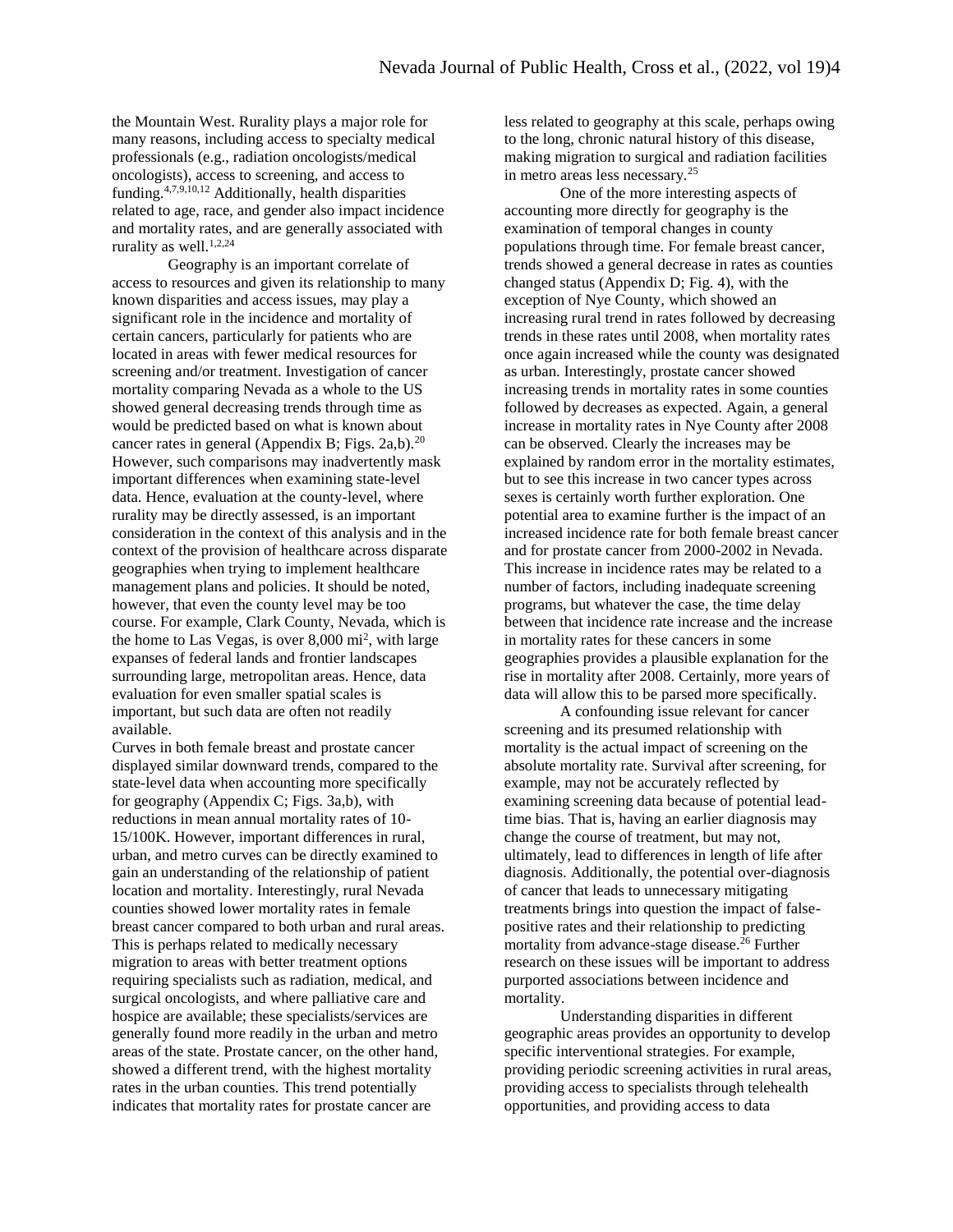systematically to understand trends is sorely needed in Nevada. Now that Nevada has its first accredited School of Public Health and has opened its second School of Medicine, the hope is that targeted healthcare strategies, educational opportunities, and specialist training will converge to address health disparities and disease disparities in the State. Recent studies of breast reconstruction surgeries for female cancer patients in Nevada have utilized teams of plastic surgeons, public health faculty, medical residents, and graduate/medical students in an attempt to understand cancer in this state and the Mountain West, and these studies highlight the importance of utilizing interdisciplinary teams to address cancer from population health and population management perspectives.17,18

#### **Study Strengths**

How geographic location, as a function of access to care and population density, impacts disease burden is a necessary and substantial component of research in population-based healthcare. This study utilized existing county-based data to provide an initial assessment of cancer and its relationship to geography, which is a novel approach in studies in the Mountain West.

#### **Study Limitations**

Results of any exploratory study come with caveats, and this investigation is no exception. We relied on estimates of mortality provided county-wise that were derived from an important paper on the topic.<sup>20</sup> Certainly errors in estimation are important to consider in that regard, and some differences in temporal trends may be related to such errors. However, we based our results and explanation on general trends across decades of time, likely ameliorating the impact of error to some degree. Additionally, it should be noted that Nevada, like many states in the Mountain West, has extraordinarily large counties, which may mask more micro-level geographic correlations that can be examined in states with more numerous county partitions. We plan to explore this in future research.

## **CONCLUSIONS**

Our study provides some evidence of the importance of considering rural-urban continuum in exploring mortality rates for female breast and prostate cancers and provides an initial exploration of data relevant for understanding health disparities related to geography for the population of Nevada. Mortality estimates may seem paradoxically higher in metro and urban areas compared to rural areas because patients likely travel to these geographies to

obtain more sophisticated and complex tertiary care, hence potentially increasing mortality estimates for these areas. Further research needs to be conducted to expand our understanding of the potential of correlating cancer mortality with geography. Regardless, however, understanding the spatial context of disease within the framework of changing landscapes provides an interesting backdrop for population health management in largely rural states.

## **ACKNOWLEDGEMENTS**

This research was partially supported by a grant from the United Health Foundation to the University of Nevada, Las Vegas School of Medicine.

## **DISCLOSURES**

*The authors declare no potential conflicts of interest.*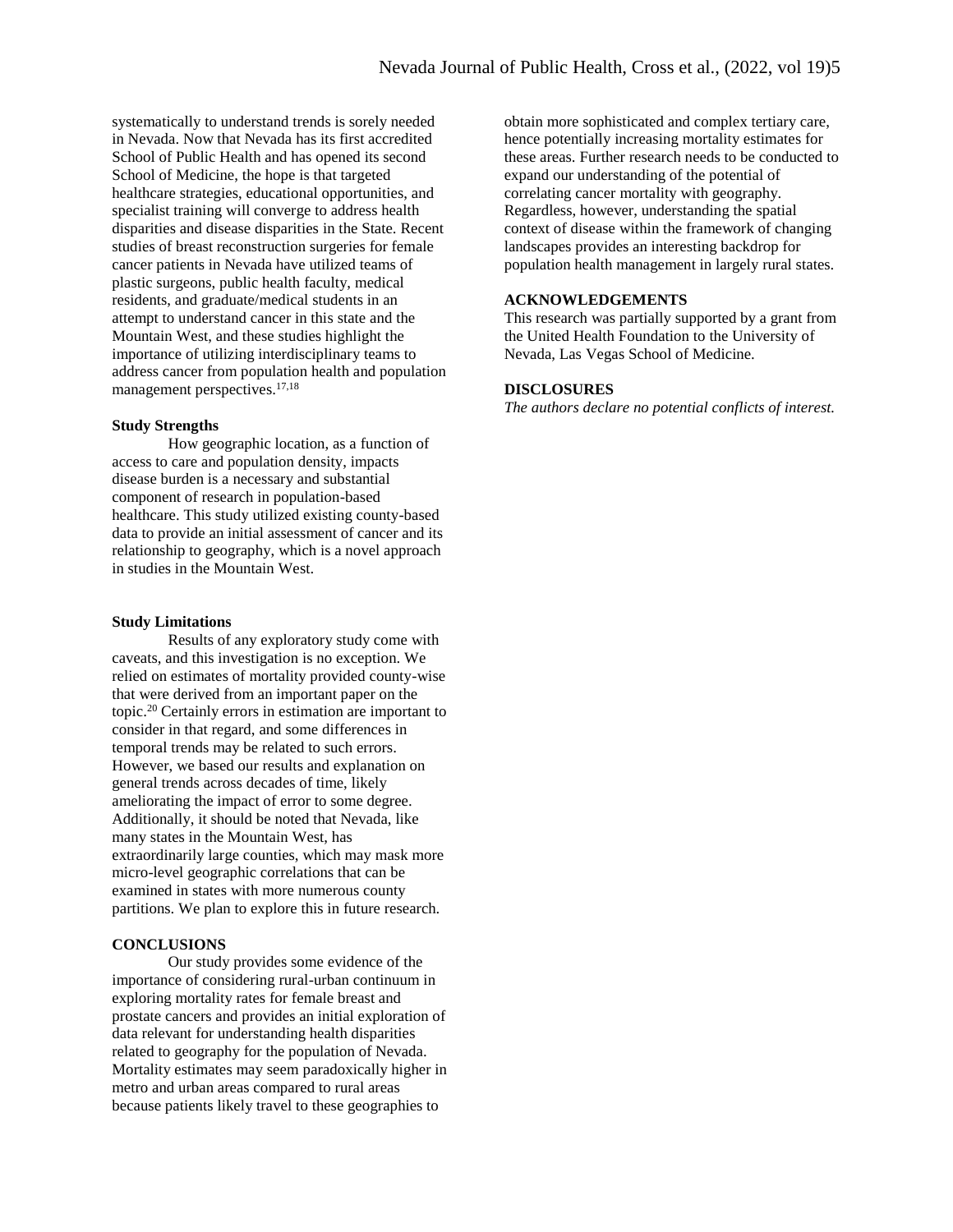# **REFERENCES**

- 1. Briant KJ, Sanchez JI, Ibarra G, et al. Using a Culturally Tailored Intervention to Increase Colorectal Cancer Knowledge and Screening among Hispanics in a Rural Community. *Cancer Epidemiol Biomarkers Prev.* In Press DOI: 10.1158/1055- 9965.EPI-17-1092.
- 2. Jenkins WD, Matthews AK, Bailey, et al. Rural areas are disproportionately impacted by smoking and lung cancer. *Prev Med Rep*. 2018;10, 200-203.
- 3. Robb C, Djire B, Carter E. Impact of urban/rural residency and poverty level on survivorship in older adults diagnosed with lung cancer in Georgia, USA. *J Geriatr Oncol*. 2014;5, S79.
- 4. Bennett KJ, Probst JC, Bellinger JD. Receipt of cancer screening services: Surprising results for some rural minorities. *J Rural Health*. 2012; 28, 63-72.
- 5. Auchincloss A, Hadden W. The health effects of rural-urban residence and concentrated poverty. *J Rural Health*. 2002;18(2), 319-336.
- 6. Patterson PD, Moore CG, Probst JC, Shinogle JA. Obesity and physical inactivity in rural America. *J Rural Health*. 2004;20(2), 151-159.
- 7. Blake KD, Moss JL, Gaysynsky A, Srinivasan S, Croyle RT. Making the case for investment in rural cancer control: An analysis of rural cancer incidence, mortality, and funding trends. *Cancer Epidemiol Biomarkers Prev.* 2017;26(7), 992-997.
- 8. Adams N, Gisiger-Camata S, Hardy C, Thomas, T, Jukkala A, Meneses K. Evaluating survivorship experiences and needs among rural African American breast cancer survivors. *J Cancer Educ.*  2017;32(2), 264-271. 10.1007/s13187-015- 0937-6.
- 9. Nguyen-Pham S, Leung J, McLaughlin D. Disparities in breast cancer stage at diagnosis in urban and rural adult women: A systematic review and meta-analysis. *Ann of Epid*. 2014;24, 228-235.
- 10. Iglehart JK. The challenging quest to improve rural health care. *NEJM.*  2018;378(5), 473-479.
- 11. Robb C, Djire B, Carter E. Impact of urban/rural residency and poverty level on survivorship in older adults diagnosed with lung cancer in Georgia, USA. *J Ger Onc*. 2014;5(S2), S79.
- 12. Meilleur A, Suramanian SV, Plascak JJ, Fisher JL, Paskett ED, Lamont EB. Rural residence and cancer outcomes in the United States: Issues and challenges. *Cancer Epidemiol Biomarkers Prev.* 2013;22, 1657- 1567.
- 13. Baldwin LM, Andrilla CHA, Porter MP, Rosenblatt RA, Patel S, Doescher MP. Treatment of early-stage prostate cancer among rural and urban patients. *Cancer.*  2013;119(16), 3067-3075.
- 14. Lin QJ, Yang F, Jin C, Fu DL. Current status and progress of pancreatic cancer in China. *World J Gastroenter.* 2015;21(26), 7988-8003.
- 15. United Health Foundation. America's Health Rankings®. America's Health Rankings. http://americanshealthrankings.org. Published 2019. Accessed November 7, 2019.
- 16. Callahan KE, Ponce CP, Cross CL, Sy FS, Pinheiro PS. Low colorectal cancer survival in the Mountain West state of Nevada: A population-based analysis. *PlosOne.* 2019;14(8), e0221337. https://doi.org/10.1371/journal. pone.0221337.
- 17. Cheng D, St. Hill C, Cross CL, Williams S, Kirgan D. Comparing the effect of distance to treatment facility on reconstruction and breast conservation therapy for early stage invasive ductal carcinoma between the Nation and the Mountain Region. [published online September 23, 2019]. *Am. J. Surg*. 2015;doi.org/10.1016/j.amjsurg.2019.09.025
- 18. Webb J. *An Analysis of Postmastectomy Breast Reconstruction due to Breast Cancer in Nevada and the United States from 2008- 2013* [master's thesis]. Las Vegas: University of Nevada; 2019.

.

- 19. Institute for Health Metrics and Evaluation (IHME). United States Cancer Mortality Rates by County 1980-2014. Seattle, United States: Institute for Health Metrics and Evaluation (IHME). http://ghdx.healthdata.org/record/unitedstates-cancer-mortality-rates-county-1980- 2014. Accessed July 9, 2017.
- 20. Mokdad AH, Dwyer-Lindgren L, Fitzmaurice, et al. Trends and patterns of disparities in cancer mortality among US counties, 1980-2014. *JAMA.* 2017;317(4), 388-406.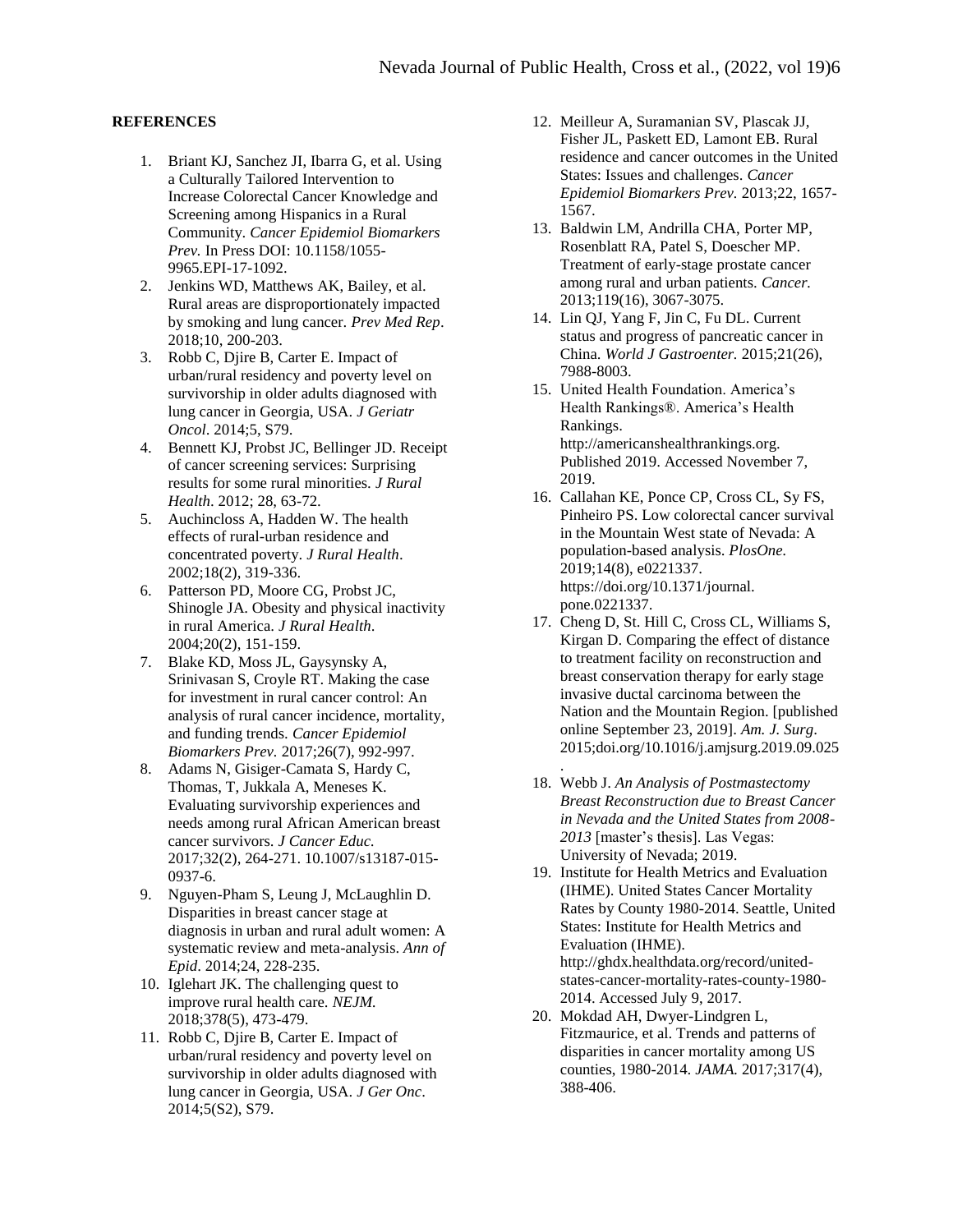- 21. National Cancer Institute. (2014). Rural-Urban Continuum Codes. https://seer.cancer.gov/seerstat/variables/cou ntyattribs/ruralurban.html
- 22. Higgins JJ. Introduction to modern nonparametric statistics. 2004; Pacific Grove, CA: Brooks/Cole.
- 23. Daniel WW, Cross CL. Biostatistics: A foundation for analysis in the health sciences,  $10^{th}$  ed. 2013; New York, NY: Wiley.
- 24. Paskett ED. Breast cancer among special populations: Disparities in care across the cancer control continuum, *In* Ganz, P. A. (ed.), Improving outcomes for breast cancer survivors (pp. 39-52). *Adv Exper Med Biol*. 2015;862.
- 25. Daniyal M, Siddiqui ZA, Akra M, Asif HM, Sultana S, Khan A. Epidemiology, etiology, diagnosis and treatment of prostate cancer. *Asian Pac J Cancer Prev*. 2014;15(22), 9575-9578.
- 26. Wegwarth O, Schwartz LM, Woloshin S, Gaissmaier W, Gigerenzer G. Do physicians understand cancer screening statistics? A national survey of primary care physicians in the United States. *Ann Internal Med.* 2012;156(5), 340-349.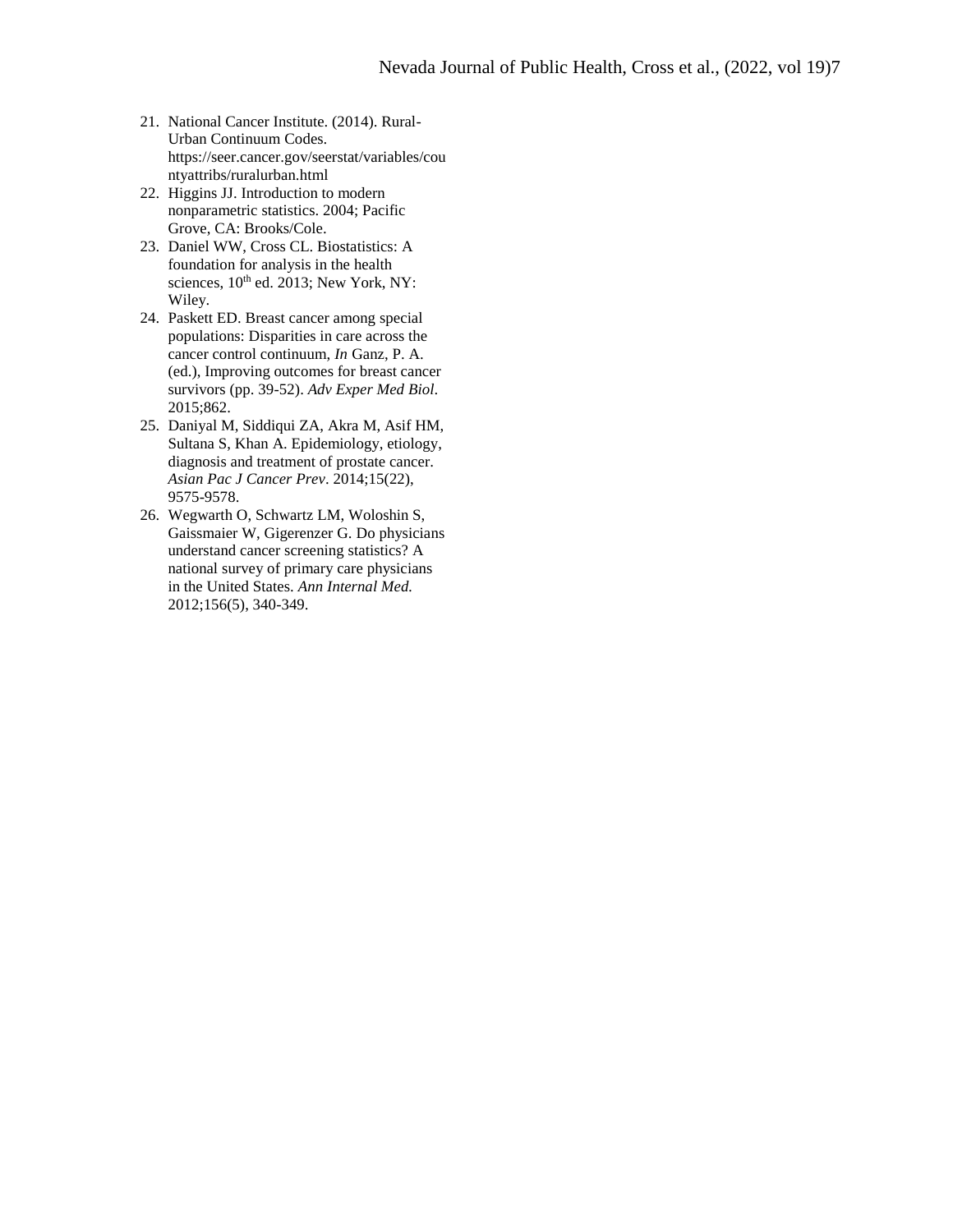# **APPENDIX**



A. Figure 1. RUCC classification through time in Nevada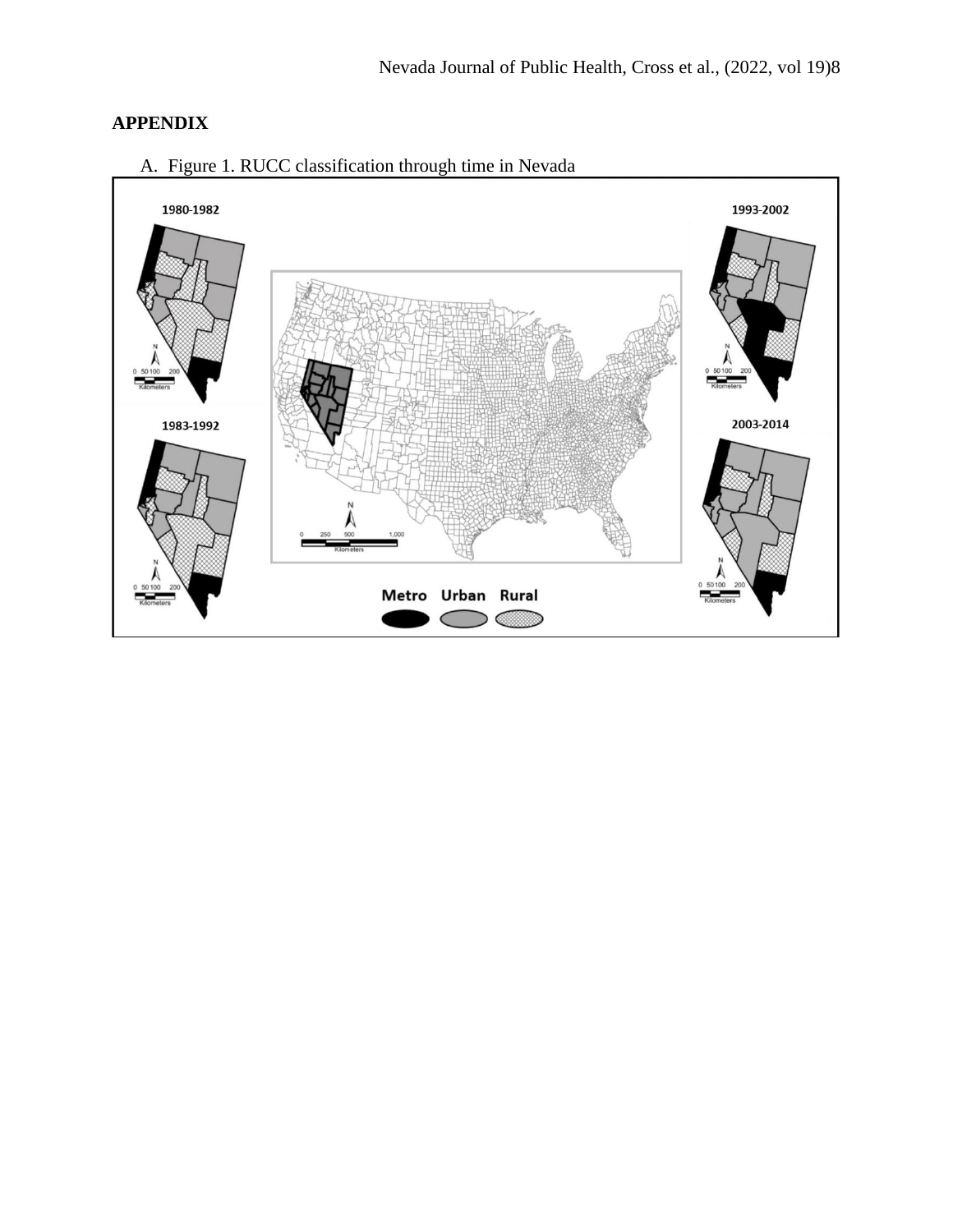

B. Figure 2. Fluctuations in estimated rates for Nevada compared to the US

C. Figure 3. Mortality rates for Female Breast Cancer in Rural, Urban, and Metro areas in Nevada from 2010-2014

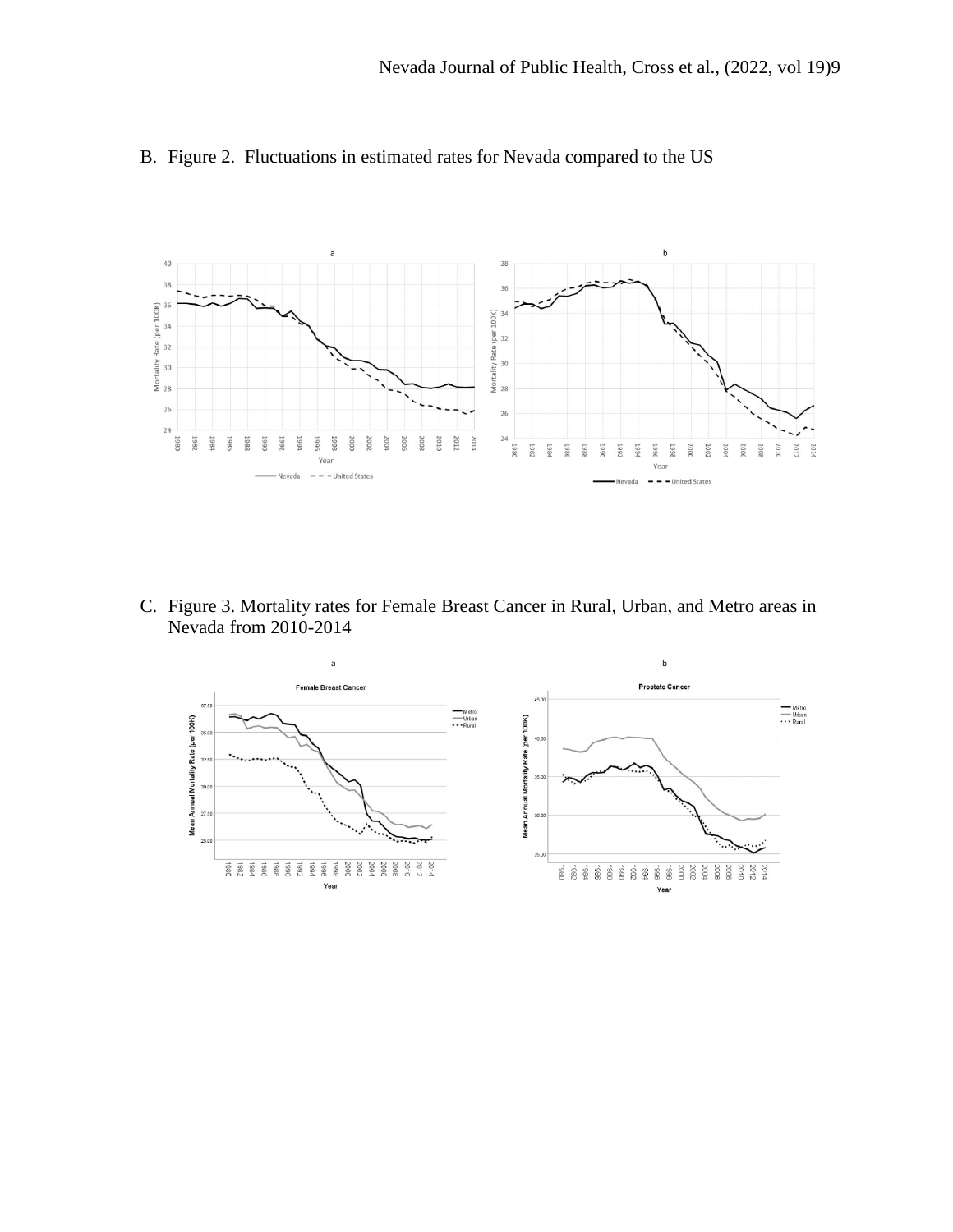D. Figure 4. Female Breast Cancer mortality rates across NV counties: Carson City: Urbanto-metro; Lyon County: Rural-to-urban; and Storey County: Rural-to-metro from 1980- 2014